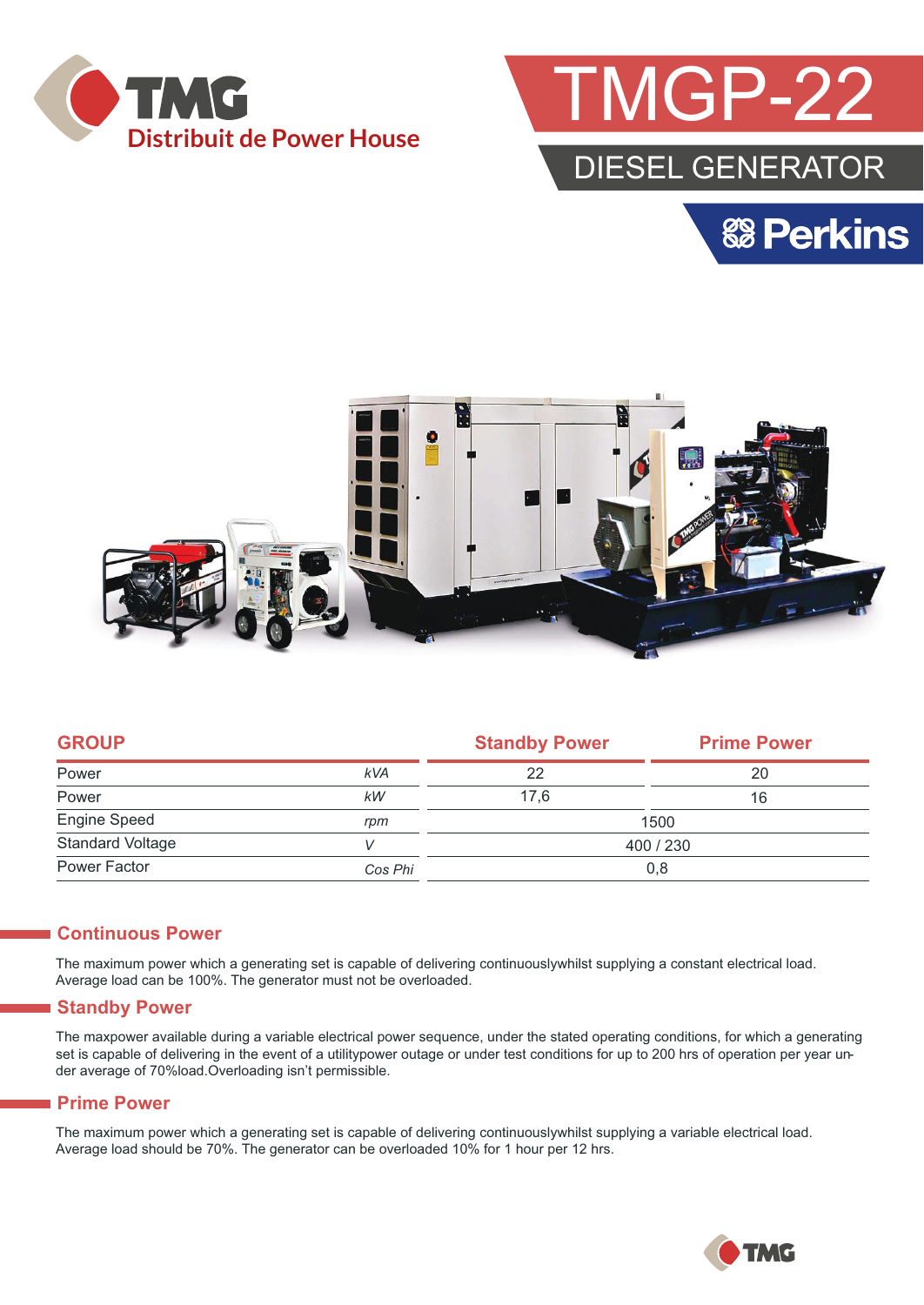## **TMG Distribuit de Power House**

# TMGP-22

#### **Engine Properties**

| <b>Brand</b>                      |       | <b>PERKINS</b>            |
|-----------------------------------|-------|---------------------------|
| <b>Model</b>                      |       | 404A-22G1                 |
| <b>Standby</b>                    | kW    | 20,3                      |
| <b>Prime</b>                      | kW    | 18,4                      |
| <b>Cylinder Displacement</b>      | It.   | 2,2                       |
| <b>Number of Cylinders / Type</b> |       | 4 / In line               |
| <b>Bore x Stroke</b>              | mmxmm | 84 x 100                  |
| <b>Compression Ratio</b>          |       | 23,3:1                    |
| <b>Governor Type</b>              |       | Mechanic                  |
| <b>Idle Speed</b>                 | rpm   | 1500                      |
| <b>Aspiration</b>                 |       | <b>Natural Aspiration</b> |
| <b>Injection Type</b>             |       | Direct Injection          |
| <b>Cooling System</b>             |       | <b>Liquid Cooled</b>      |
| <b>Fuel Consumption%100</b>       | It/h  | 5,3                       |
| <b>Fuel Consumption%75</b>        | lt/h  | 4                         |
| <b>Fuel Consumption%50</b>        | It/h  | 3                         |
| <b>Oil Capacity</b>               | lt.   | 10,6                      |
| <b>Cooling Liquid Capacity</b>    | It.   | 7                         |
| Voltage                           | V     | 12                        |
| <b>Battery Capacity</b>           | Α     | 72                        |

#### **Alternator Properties**

| <b>Output Voltage</b>               | V     | 230/400     |
|-------------------------------------|-------|-------------|
| <b>Frequency</b>                    | НZ    | 50          |
| <b>Automatic Voltage Regulation</b> | $±\%$ | 0,5         |
| <b>Phase</b>                        |       | 3           |
| Pole                                |       | 4           |
| Overload                            |       | 1 Hour %110 |
| <b>Voltage Regulation</b>           |       | ±%1         |
| <b>Power Factor</b>                 | Cosa  | 0,8         |
| <b>Warning System</b>               |       | Self Alert  |
| <b>AVR Model</b>                    |       | SX460       |
| <b>Total Harmonic Losing</b>        |       | ≤%3         |
| <b>Connecting Type</b>              |       | Star        |
| <b>Protection Class</b>             |       | IP 23       |
| <b>Isolation Class</b>              |       | н           |

#### **Diemensions**





#### **Canopied Canopied Canopied**

| $L \times W \times H$     | mm  | 2000x950x1260 | LxWxH                     | mm  | 1700x950xTBA |
|---------------------------|-----|---------------|---------------------------|-----|--------------|
| Weight                    | КQ  | ТВА           | Weight                    | КG  | ТВА          |
| <b>Fuel Tank Capacity</b> | lt. | 85            | <b>Fuel Tank Capacity</b> | It. | 85           |

#### **Standard Specification**

Some standard equipments that TMG POWER provides with generator sets;

- 50°C cooland radiator
- Flexible fuelpipes and oil drain valve
- Engine jacket heater
- 4 pole synchronous type self-excited brushless alternator
- Battery and wires
- Entegrated fuel tank
- User and maintenance manual
- Oil and antifreeze
- Datakom D-300 controller
- Battery charger
- Electrical circuit diagram